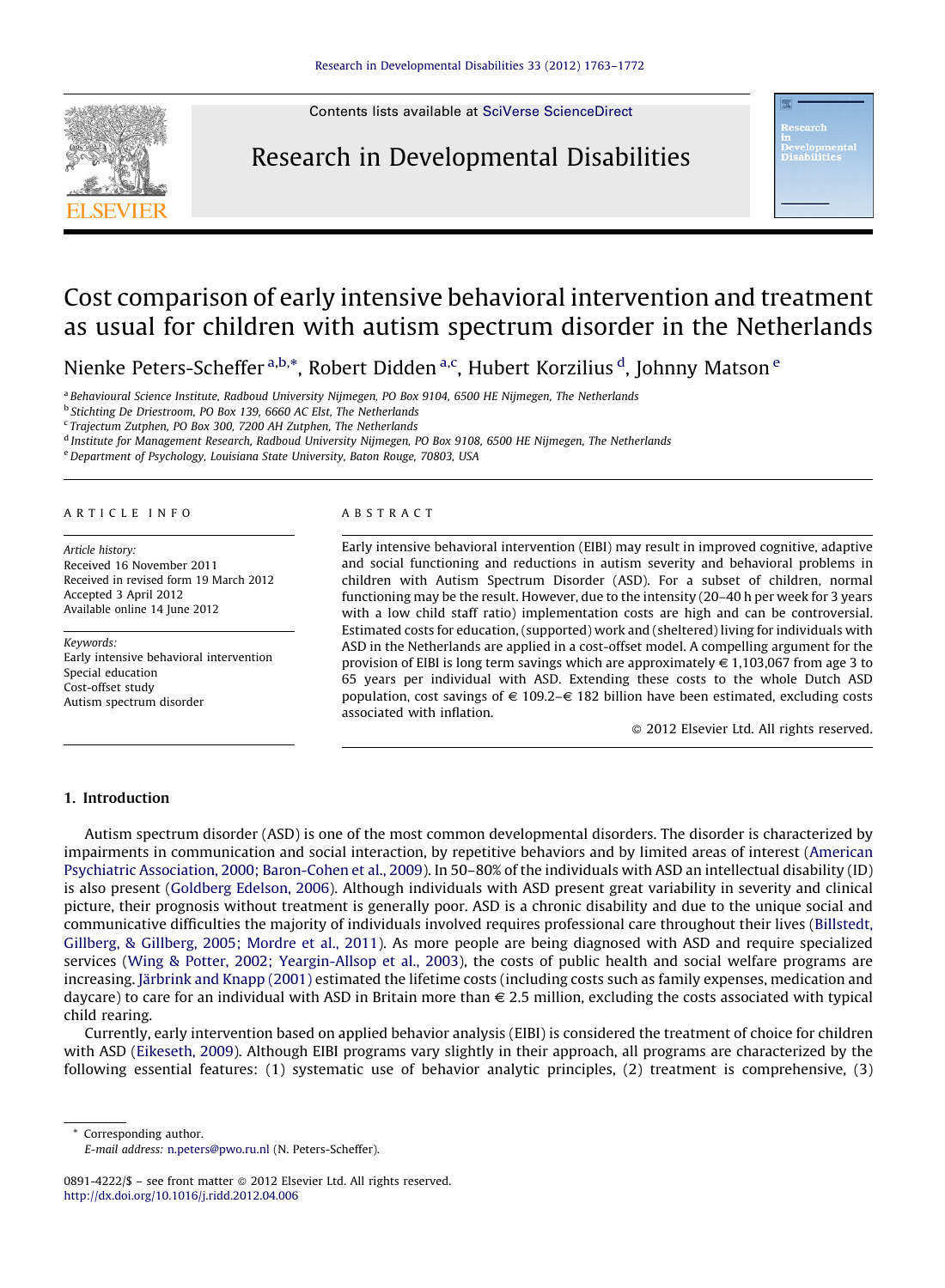systematic development from simple to more complex skills with a transfer to natural settings, (4) functional assessment of individual behavior and individualization of goals and instructional procedures, (5) the use of scientific methods to evaluate the effects of treatment, (6) early age of treatment onset, (7) a low child staff ratio, and (8) involvement and training of parents and significant others. Usually, treatment is implemented intensively (i.e., 20–40 h per week) for a long period of time (i.e., two years or more; Eikeseth, 2009; Green, Brennan, & Fein, 2002; Leaf & [McEachin,](#page-8-0) 1999; Lovaas, 2003), although less intensive EIBI has also shown positive outcomes (e.g., Eldevik, Eikeseth, Jahr, & Smith, 2006; [Peters-Scheffer,](#page-8-0) Didden, Mulders, & [Korzilius,](#page-8-0) 2010).

Four of the five meta-analyses included in an overview of [Reichow](#page-8-0) (2011) concluded that EIBI is an effective intervention strategy for many children with ASD and results in increased cognitive, social and communication skills and reductions in challenging behavior. However, great variability in outcome within and between studies is seen, with some children making rapid and remarkable progress, while other children's gains are limited (Eikeseth, 2009; [Peters-Scheffer,](#page-8-0) Didden, Korzilius, & [Sturmey,](#page-8-0) 2011; Reichow & Wolery, 2009). These differences in outcome are influenced by child and family factors (e.g., age of treatment onset, co-morbid conditions and pre-treatment IQ, autism symptom severity and language) and treatment characteristics (e.g., treatment intensity, treatment duration, treatment quality, and intensity and quality of supervision; Allen & Warzak, 2000; [Ben-Itzchak](#page-7-0) & Zachor, 2007; Davis, Smith, & Donahoe, 2002; Eikeseth, Hayward, Gale, Gitlesen, & Eldevik, 2009; Eldevik et al., 2006; Granpeesheh, Dixon, Tarbox, Kaplan, & Wilke, 2009; Lovaas, 1987; [Peters-Scheffer](#page-8-0) et al., 2010; Smith, Eikeseth, [Klevstrand,](#page-8-0) & Lovaas, 1997; Smith, Groen, & Wynn, 2000; Smith, Klevstrand, & Lovaas, 1995).

Due to treatment intensity and duration, EIBI is an expensive treatment (albeit highly effective), but only a few studies have been conducted regarding the financial costs and benefits of EIBI to children with ASD. Based on the outcome of the studies by [Lovaas](#page-8-0) (1987) and [McEachin,](#page-8-0) Smith, and Lovaas (1993), [Jacobson,](#page-8-0) Mulick, and Green (1998) estimated the costs and benefits of EIBI for children with ASD in Pennsylvania. In their model, in which EIBI outcome ranged from regular education without support (47%) and less intensive special education (42%) to intensive special education (11%), cost savings ranged from \$ 187,000 to \$ 203,000 per child for ages 3–22 years and from \$ 656,000 to \$ 1,082,000 per child for ages 3–55 years. Authors concluded that the estimated savings outweigh the differences in initial treatment costs for EIBI. Translating outcome into a cost dichotomization (i.e., successfully or unsuccessfully mainstreamed in special education), [Chasson,](#page-7-0) [Harris,](#page-7-0) and Neely (2007) estimated that with a success rate of 72%, \$ 208,500 per child would be saved by the state of Texas across 18 years of education with EIBI. [Motiwala,](#page-8-0) Gupta, and Hon (2006) used more conservative efficacy rates and therefore estimated savings lower than [Jacobson](#page-8-0) et al. (1998) and [Chasson](#page-7-0) et al. (2007) between 34.479 and 53.720 Canadian Dollars per individual.

Cost-effectiveness studies by [Jacobson](#page-8-0) et al. (1998) and [Chasson](#page-7-0) et al. (2007) have estimated costs exclusively based on best outcome studies (i.e., Lovaas, 1987; McEachin et al., 1993; Sallows & [Graupner,](#page-8-0) 2005) and although [Motiwala](#page-8-0) et al. [\(2006\)](#page-8-0) used more conservative efficacy rates, none of the studies included less favorable outcomes studies published after Lovaas [\(1987\).](#page-8-0) In these studies children received fewer hours than recommended (e.g., [Anderson,](#page-7-0) Avery, DiPietro, Edwards, & [Christian,](#page-7-0) 1987), program supervision was infrequent or of less quality (e.g., Bibby, Eikeseth, Martin, [Mudford,](#page-7-0) & Reeves, [2002](#page-7-0)) or children had a higher pretreatment chronological age (e.g., [Eikeseth,](#page-8-0) Smith, Jahr, & Eldevik, 2002; 2007) or lower IQ (e.g., [Smith](#page-9-0) et al., 1997) than in the Lovaas study (1987). It is unlikely that in community-based programs children obtain the same outcome as in the Lovaas study [\(Mudford,](#page-8-0) Martin, Eikeseth, & Bibby, 2001). Therefore, by including studies with less favorable outcome our study may provide a more realistic estimate of the outcome of community based EIBI and the potential costs and savings of EIBI in the Netherlands.

The present study was designed to provide a cost-offset analysis of EIBI relative to treatment as usual for children with ASD in the Netherlands. An estimate of the effects of EIBI on financial costs was investigated. To date only one study regarding the effectiveness of EIBI has been published in the Netherlands ([Peters-Scheffer](#page-8-0) et al., 2010). Therefore, potential cost savings including different outcomes of EIBI were based on a number of international studies and presented per child and extended to the ASD population in the Netherlands.

# 2. Cost-offset analysis

To analyze the cost and benefits of EIBI in the Netherlands, efficacy rates of EIBI and treatment as usual based on metaanalytic studies were determined first. Next, costs were identified for individuals with ASD from age 3 to 65 years including costs for education, work and living and total costs were calculated for individuals with ASD who received EIBI or treatment as usual including different outcomes (i.e., normal functioning, reduced dependency, or dependency). Lastly, avoided costs for the Netherlands through the provision of EIBI were calculated per child and for the Dutch ASD population.

## 2.1. Efficacy rates

As still relatively few children in the Netherlands receive EIBI and pre-treatment and/or post treatment data of most children is lacking, efficacy rates of both the EIBI group and the treatment as usual group were based on published literature. Following [Jacobson](#page-8-0) et al. (1998), children were categorized into three groups according to their level of functioning. The first group was comprised of children who achieve normal functioning, participate in regular education with little or no support and who are vocationally productive adult workers. The second group consisted of children who participate in less intensive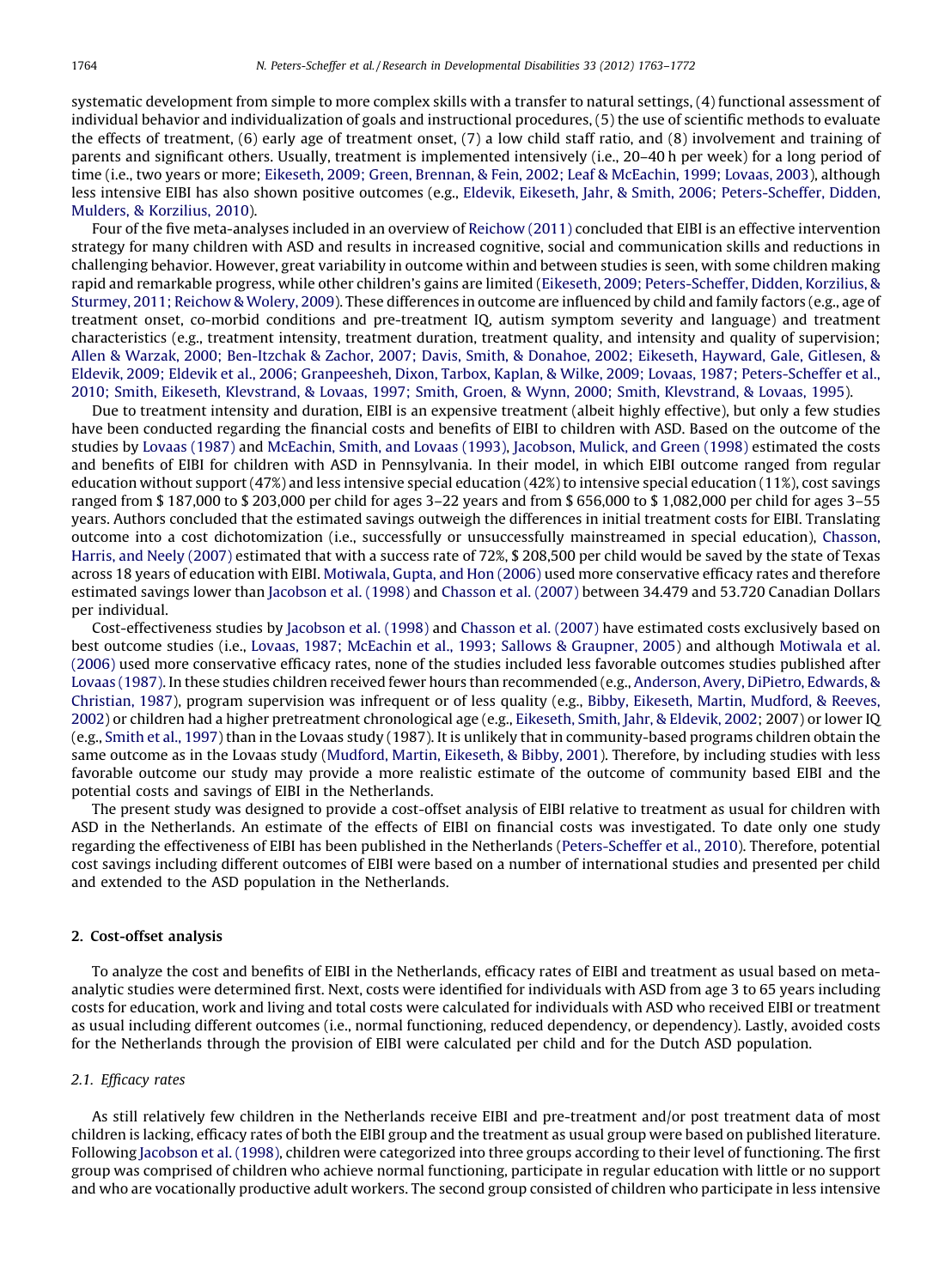special education and evince reduced dependency throughout their lives, while the third group requires continuing specialized and intensive educational and adult services.

# 2.1.1. Behavioral intervention

Given the controversy (e.g., [Schopler,](#page-9-0) Short, & Mesibov, 1989) regarding the reported efficacy of the Lovaas study (1987) and several replications (e.g., Sallows & [Graupner,](#page-9-0) 2005), the efficacy figures used in our study are based on the results reported in six meta-analytic studies regarding EIBI that were recently published (i.e., Eldevik, [Hastings,](#page-8-0) Hughes, Jahr, Eikeseth, & Cross, 2009; Makrygianni & Reed, 2010; [Peters-Scheffer](#page-8-0) et al., 2011; Reichow & Wolery, 2009; Spreckley & Boyd, 2009; Virué[s-Ortega,](#page-8-0) 2010). Common measures reported in the included studies are IQ, adaptive behavior, language and school placement. Although subject to parental advocacy and school policy, school placements seem to be the best real world efficacy measurement of academic and social competence ([Kazdin,](#page-8-0) 1993) and are therefore used in our analysis.

Characteristics of the studies included in the meta-analyses are displayed in [Table](#page-3-0) 1. As the study of Matos and [Mustaca](#page-8-0) [\(2005\)](#page-8-0) was in Spanish, it was excluded from the analysis. Also, the control groups of the studies of [Ben-Itzchak,](#page-7-0) Lahat, Burgin, and [Zachor](#page-7-0) (2008) and Harris, [Handleman,](#page-8-0) Gordon, Kristoff, and Fuentes (1991) were excluded, as they were not comprised of children with ASD. Sixteen of the studies reported school placements. However, the follow-up studies by [Lovaas](#page-8-0) (1987), i.e., [McEachin](#page-8-0) et al. (1993) and [Eikeseth](#page-8-0) et al. (2002), i.e., [Eikeseth,](#page-8-0) Smith, Jahr, & Eldevik (2007) used the same participants as the original studies and were therefore combined with the original papers. The actual treatment hours for the children in the low intensity group of [Lovaas](#page-8-0) (1987) and Smith et al. [\(2000\)](#page-9-0) are not reported. As these children received minimal EIBI treatment (i.e., less than 10 h per week), school placements of these groups of children were excluded from the analyses. Therefore, 14 studies were included in the analysis. There were 292 children with a mean chronological age of 41.45 months (30.2–66.3) and a mean pretreatment IQ of 60.17 (50.5–83.0). On average, children received 32.54 h of treatment per week (20–40) for 27.01 months (12–36). After treatment, 29% were placed in regular treatment, 34% were placed in less intensive special education and 37% were placed in special education.

### 2.1.2. Treatment as usual

Six studies also report school placements of children in a control group who had a mean chronological age of 42.88 months (33.2–65.0) and mean pretreatment IQ of 62.73 (59.4–65.2). After eclectic treatment or treatment as usual, 11% of the children were placed in regular treatment, 8% were placed in less intensive special education and 81% were placed in special education. These rates are roughly in line with studies on outcome of adolescents and adults with autism (e.g., [Levy](#page-8-0) & [Perry,](#page-8-0) 2011).

However, the rates noted above are more pessimistic than rates provided by the Dutch Association for Autism ([Nederlanse](#page-8-0) Vereniging voor Autisme, 2008). They reported that 36% of the adults lived independently (18% with a partner) and 10% lived independently but with support. Twenty-nine percent had a paid job (25% with sufficient income to provide in their living), 35% worked voluntary (e.g., voluntary job, traineeship, sheltered work with support), 13% worked in a sheltered environment, and 13% participated in structured daytime activities. About 20% of the adults had no structured day care or (supported) work.1 Half of the adults received a security income from the Dutch Government (so-called WAJONG) as major source of income and the majority (74%) indicated they needed professional support in conducting their work with 55% actually receiving this support. Therefore, emulating [Motiwala](#page-8-0) et al. (2006), also the most positive figures ([Freeman,](#page-8-0) 1997) were included to estimate costs for children who receive standard care in the Netherlands. In Freeman's study, 25% of the participants attained normal functioning, while 25% evinced semi-independent living, and 50% were very dependent at adulthood.

# 2.2. Costs

Costs were calculated from age 3 to 65 years for individuals with ASD who received EIBI or treatment as usual including different outcomes (e.g., normal functioning, reduced dependency, or dependency). ASD can be reliably diagnosed between two and three years of age [\(Kleinman](#page-8-0) et al., 2008) and costs after 65 years of age are difficult to estimate due to health costs, retirement and pension. Also, some researchers assume a higher mortality rate among individuals with ASD ([Mouridsen,](#page-8-0) [Brønnum-Hansen,](#page-8-0) Rich, & Isager, 2008; Picket, Xiu, Tuchman, Dawson, & Lajonchere, 2011). Estimated costs in Euros are displayed in [Table](#page-4-0) 2.

#### 2.2.1. Education

In the Netherlands, typically developing children receive, on average, 8 years of primary education, four to six years secondary education, and four years of intermediate or higher vocational education or university. Attending school is compulsory from the age of five, but most children start primary school when they are 4 years old (student staff ratio 14.6 to 1) and graduate between 20 and 22 years of age (Minne, [Webbink,](#page-8-0) & van der Wiel, 2009; OCW, 2008).

Approximately 5% of the children in primary school attend special education (Centraal Bureau voor de [Statistiek,](#page-7-0) 2009), divided into less intensive special education (student staff ratio 5.9 to 1; [Minne](#page-8-0) et al., 2009) and intensive special education

 $1$  Some of the participants mentioned multiple jobs.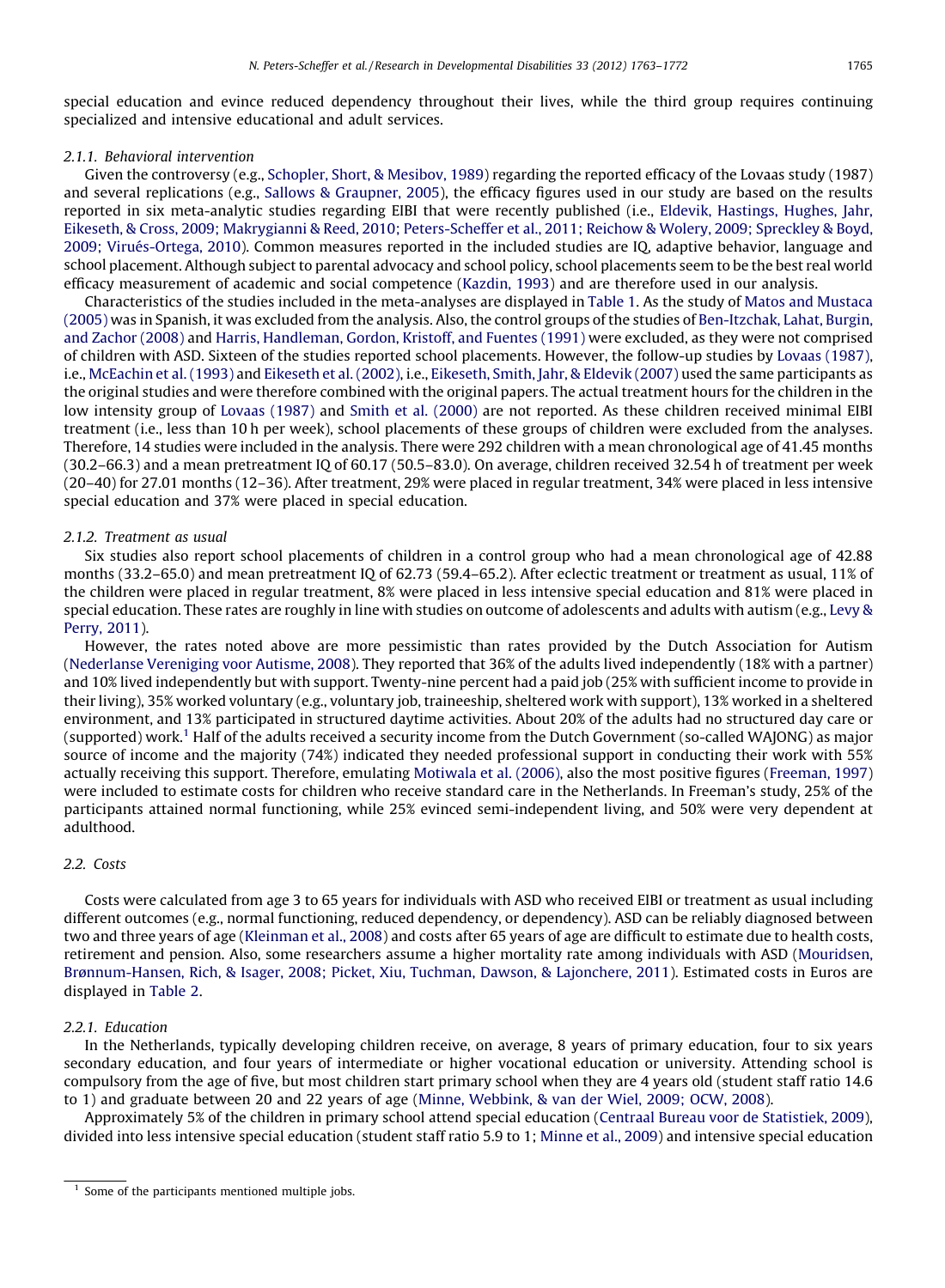#### <span id="page-3-0"></span>Table 1

Characteristics of the studies included in the meta-analysis (i.e., Eldevik et al., 2009; [Makrygianni](#page-8-0) & Reed, 2010; Peters-Scheffer et al., 2011; Reichow & Wolery, 2009; Spreckley & Boyd, 2009; Virués-Ortega, 2010).

| Study                                       |              | EIBI group |          |                                |           |              |                |    | Control group |        |                           |       |           |         |              |              |     |
|---------------------------------------------|--------------|------------|----------|--------------------------------|-----------|--------------|----------------|----|---------------|--------|---------------------------|-------|-----------|---------|--------------|--------------|-----|
|                                             | Participants |            |          | Treatment characteris-<br>tics |           | Outcome      |                |    | Participants  |        | Treatment characteristics |       |           | Outcome |              |              |     |
|                                             | N            | CA         | IQ       | Hrs                            | Dur.      | $\mathbf{1}$ | $\overline{2}$ | 3  | N             | CA     | IQ                        | Type  | Hrs       | Dur.    | $\mathbf{1}$ | 2            | 3   |
| Anan, Warner, McGillivary,                  | 72           | 44.0       | 51.69    | 15                             | 3         |              |                |    |               |        |                           |       |           |         |              |              |     |
| Chong, & Hines (2008)                       |              |            |          |                                |           |              |                |    |               |        |                           |       |           |         |              |              |     |
| Anderson et al. (1987)                      | 14           | 42.79      | 57.26    | $15 - 25$                      | $12 - 24$ | $\Omega$     | 31             | 69 |               |        |                           |       |           |         |              |              |     |
| Baker-Ericzén, Stahmer,<br>and Burns (2007) | 158          | 49.36      |          |                                | 3         |              |                |    |               |        |                           |       |           |         |              |              |     |
| Ben-Itzchak et al. (2008)                   | 44           | 27.29      | 74.84    | 45                             | 12        |              |                |    |               |        |                           |       |           |         |              |              |     |
| Ben-Itzchak and Zachor (2007)               | 25           | 26.6       | 70.67    | > 35                           | 12        |              |                |    |               |        |                           |       |           |         |              |              |     |
| Bibby et al. (2002)                         | 66           | 45.0       | 50.8     | 30.3                           | 31.6      | 5            | 53             | 42 |               |        |                           |       |           |         |              |              |     |
| Birnbauer and Leach (1993)                  | 9            | 38.1       | 45.3     | 18.72                          | 21.6      |              |                |    | 5             | 33.2   | 45                        |       |           | 22      |              |              |     |
| Boyd and Corley (2001)                      | 22           | 41.3       | $\equiv$ | $30 - 40$                      | 23        | $\bf{0}$     | 41             | 59 |               |        |                           |       |           |         |              |              |     |
| Cohen, Amerine-Dickens,                     | 21           | 30.2       | 61.6     | $35 - 40$                      | 36        | 48           | 33             | 19 | 21            | 33.2   | 59.4                      | Ecl.  |           | 36      | 5            | $\mathbf{0}$ | 95  |
| & Smith (2006)                              |              |            |          |                                |           |              |                |    |               |        |                           |       |           |         |              |              |     |
| Eikeseth et al. (2002, 2007)                | 13           | 66.31      | 61.92    | 28.00                          | 31.4      | 38           | $\bf{0}$       | 62 | 12            | 65.00  | 65.17                     | Ecl.  | 29.08     | 33.3    | 8            | 0            | 92  |
| Eldevik et al. (2006)                       | 13           | 53.0       | 41.0     | 12.5                           | 20.3      |              |                |    | 15            | 49.0   | 47.2                      | Ecl.  | 12        | 21.4    |              |              |     |
| Harris and Handleman (2000)                 | 27           | 49.0       | 59.33    | $35 - 45$                      |           | 41           | $\mathbf{0}$   | 59 |               |        |                           |       |           |         |              |              |     |
| Harris et al. (1991)                        | 9            | 50.11      | 67.56    | $35 - 45$                      | 12        | $\mathbf{0}$ | 89             | 11 |               |        |                           |       |           |         |              |              |     |
| Howard, Sparkman, Cohen,                    | 29           | 30.86      | 58.54    | $25 - 40$                      | 14.21     |              |                |    | 16            | 37.44  | 53.69                     | Ecl.  | $25 - 30$ | 13.25   |              |              |     |
| Green, & Stanislaw (2005)                   |              |            |          |                                |           |              |                |    | 16            | 34.56  | 59.88                     | Ecl.  | 15        | 14.75   |              |              |     |
| Lovaas (1987); McEachin et al. (1993)       | 19           | 34.6       | 53.0     | 40                             | $24+$     | 47           | 42             | 11 | 21            | $<$ 42 | >40                       | Usual | $\equiv$  | $24+$   | 5            | 48           | 48  |
|                                             | 19           | 40.9       | 46.0     | $<$ 10                         | $24+$     | 0            | 42             | 58 |               |        |                           |       |           |         |              |              |     |
| Magiati, Charman, & Howlin (2007)           | 28           | 38.0       | 83       | 32.8                           | 24        | $\bf{0}$     | 82             | 18 | 16            | 42.5   | 65.2                      | Ecl.  | 26.5      | 26      | 0            | $\mathbf{0}$ | 100 |
| Reed, Osborne, & Corness (2007)             | 12           | 40         | 55.6     | 30.4                           | 9         |              |                |    | 20            | 43     | 51.9                      | Ecl.  | 12.7      | 9       |              |              |     |
|                                             |              |            |          |                                |           |              |                |    | 16            | 38     | 53.3                      | Port. | 8.5       | 9       |              |              |     |
| Reed, Osborne, & Corness (2007b)            | 14           | 42.9       | 57.21    | 30.4                           | $9 - 10$  |              |                |    |               |        |                           |       |           |         |              |              |     |
|                                             | 13           | 40.8       | 49.3     | 12.6                           | $9 - 10$  |              |                |    |               |        |                           |       |           |         |              |              |     |
| Remmington et al. (2007)                    | 23           | 35.7       | 61.43    | 25.6                           | 24        | 74           | 0              | 26 | 21            | 38.4   | 62.33                     | Usual |           | 24      | 48           | $\bf{0}$     | 52  |
| Sallows and Graupner (2005)                 | 13           | 35.0       | 50.85    | 37.58                          | 48        | 48           | 43             | 9  |               |        |                           |       |           |         |              |              |     |
|                                             | 10           | 37.1       | 52.10    | 31.28                          | 48        |              |                |    |               |        |                           |       |           |         |              |              |     |
| Sheinkopf and Siegel (1998)                 | 11           | 33.8       | 62.8     | 27.02                          | 15.73     | 30           | 20             | 50 | 11            | 35.3   | 61.7                      | Usual | 11.13     |         | 0            | $\Omega$     | 100 |
| Smith et al. (1997)                         | 11           | 36         | 28       | 30                             | 24        |              |                |    |               |        |                           |       |           |         |              |              |     |
|                                             | 10           | 38         | 27       | $<$ 10                         | 24        |              |                |    |               |        |                           |       |           |         |              |              |     |
| Smith et al. (2000)                         | 15           | 36.07      | 50.53    | 24.52                          | 33.44     | 27           | 13             | 60 |               |        |                           |       |           |         |              |              |     |
|                                             | 13           | 35.77      | 50.69    |                                | 24        | $\mathbf{0}$ | 21             | 79 |               |        |                           |       |           |         |              |              |     |
| <b>Weiss</b> (1999)                         | 20           | 41.5       |          | 40                             | 24        | 50           | 25             | 25 |               |        |                           |       |           |         |              |              |     |

Note. CA = average age in months; Hrs = average number of hours per week of treatment; Dur. = average number of months of treatment; 1 = percentage of children placed regular education with no support, minimal support (e.g., part-time support with shadow tutor, fading the shading tutor) or unknown support; 2 = percentage children with regular school placement with full-time individual support or part-time EIBI, less intensive special education (e.g., for children with communication impairments or mild ID), mixture of special education and regular education placement, private school with small classes; 3 = percentage children receiving one-to-one-treatment and special education (e.g., autism specific schools, generic special needs schools, self-contained classes); usual <sup>=</sup> treatment as usual; ecl <sup>=</sup> Eclectic treatment; port <sup>=</sup> Portage program. Since Sallows and [Graupner](#page-9-0) (2005) report educational placement for the parent-directed and clinic-directed group together, placements are reported for the two groups together.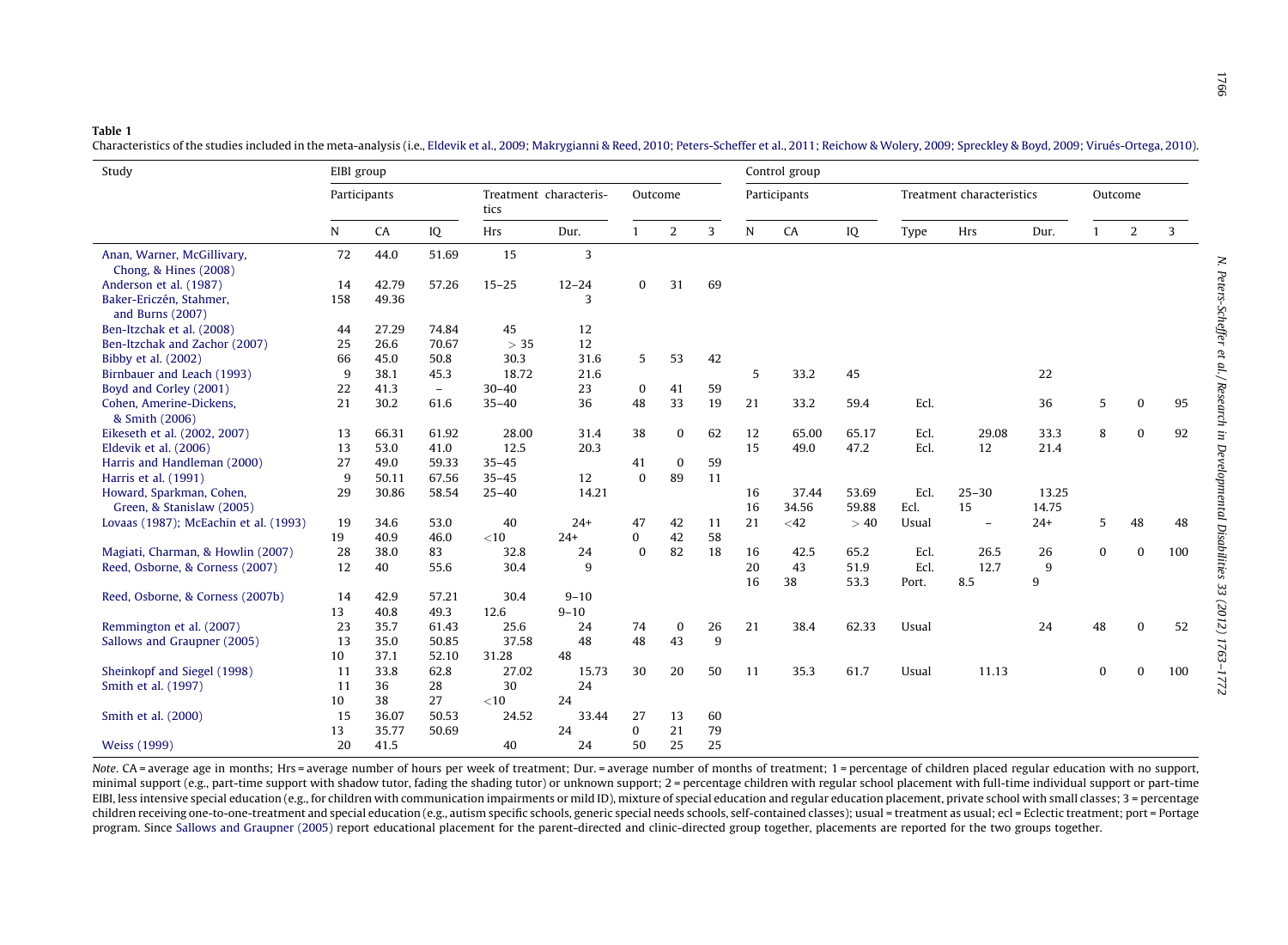<span id="page-4-0"></span>Indication of costs of an individual with ASD with various outcomes between 3 and 65 years of age in the Netherlands.

| Costs                                                        | Treatment as usual | EIBI       |
|--------------------------------------------------------------|--------------------|------------|
| Normal range of functioning                                  |                    |            |
| EIBI (weekly 32.54 h, 27.01 months)                          |                    | €100,000   |
| 8 years primary education                                    | €32,000            | €32,000    |
| 5 years secondary education (average)                        | €42.500            | €42,500    |
| 4 years college or university (average)                      | €40,000            | €40,000    |
| Total from 3 to 65 years                                     | €114,500           | €214,500   |
| Reduced dependency in adulthood                              |                    |            |
| EIBI (weekly 32.54 h, 27.01 months)                          |                    | €100,000   |
| 2 year preschool                                             | €58,000            |            |
| 8 years less intensive primary education                     | €71.200            | €71.200    |
| 4 years secondary school                                     | €44,000            | €44,000    |
| 2 years intermediate vocational education                    | €20.000            | €20,000    |
| 15 years suppl. aid to dependent children                    | €12,687            | €12,687    |
| 47 years of security income                                  | €583.452           | €583,452   |
| Living and working with support                              | €1,882,075         | €1,882,075 |
| Total from 3 to 65 years                                     | €2,671,414         | €2,713,414 |
| Dependency in adulthood                                      |                    |            |
| EIBI (weekly 32.54 h, 27.01 months)                          |                    | €100,000   |
| 2 years preschool for children with ID                       | €58,000            |            |
| 14 years primary/secondary school for children with ID       | €257,600           | €257,600   |
| 15 years suppl. aid to dependent children                    | €12.687            | €12,687    |
| 47 years of security income                                  | €583,452           | €583,452   |
| Living and working with intensive support and intensive care | €3,354,317         | €3,354,317 |
| Total from 3 to 65 years                                     | €4,266,056         | ∈4,308,056 |

(student staff ratio 3.5 to 1; [Minne](#page-8-0) et al., 2009). Less intensive special education is attended by students with learning difficulties, while intensive special education serves children with visual or hearing impairments, children with severe communication impairments (including hearing problems), children with ID and children with psychiatric disorders. Some children with ASD are enrolled in special classes, but other children with ASD are mainstreamed with a mix of children with other psychiatric disorders and/or developmental disabilities such as Down syndrome, learning disabilities and ID. Children with ASD who have average or higher intellectual and linguistic ability have increasingly joined regular education in the Netherlands. Sometimes these children received additional support provided by special education staff financed by the Ministry of Education, Culture and Science (Student-linked budget; LGF). Costs for this alternative method are equivalent to the cost for special education.

After primary special education, the majority children with learning difficulties or disabilities visit secondary special education (59%; Dienst Uitvoering [Onderwijs,](#page-8-0) 2010). Most of the remaining children (7%) receive secondary education with a strong emphasis on practical skills (LWOO and PRO; Dienst Uitvoering [Onderwijs,](#page-8-0) 2010). In these approaches additional support is provided. After completing PRO, the majority of the students starts working (supported, regular or in combination with education BBL; [Heijnens,](#page-8-0) 2009), while 90% of the children completing LWOO continues their education at an intermediate vocational education for three or four years ([Oosterling,](#page-8-0) Brouwer, & Nijman, 2010). Therefore, two years of intermediate vocational education were included in the calculations.

All education costs were derived directly from websites and reports of the Dutch Government ([OCW,](#page-8-0) 2008) or from studies conducted for the Dutch Government (i.e., Centraal Bureau voor de Statistiek, 2009; [Oosterling](#page-7-0) et al., 2010). In 2007, annual costs for primary education per child were  $\in$  4000 in regular education,  $\in$  8900 in special education and  $\in$  18,400 in intensive special education ([Minne](#page-8-0) et al., 2009). In 2008, annual costs per child were  $\in$  8500 for regular secondary education, with  $\in$  11,000 for LWOO and PRO and  $\in$  18,400 for special secondary education. Annual cost for intermediate vocational education, higher vocational education and university (excluding costs for research and development) are  $\in$  10,000,  $\in$  9200 and  $\in$  9200 (Centraal Bureau voor de Statistiek, 2009; [Oosterling](#page-7-0) et al., 2010) and were set at  $\in$  10,000 for the purpose of this analysis.

To our knowledge, no exact numbers of children with ASD receiving educational services in the Netherlands exist. However, the Dutch Association for Autism [\(Nederlanse](#page-8-0) Vereniging voor Autisme, 2008) conducted a study in 2275 individuals with ASD (i.e., 43% PDD-NOS; 28% autism; 26% Asperger and 3% multiple complex developmental disorder) and found that approximately 39% of the children with ASD in primary school visited regular education. The remaining 23% received less intensive special education, while the other 35% received intensive special education. During secondary school, 53% of the children with ASD received special education. Approximately half of the children received additional support, while an additional 20% needed extra support. Almost 6% of the children with ASD had no educational services.

#### 2.2.2. Child costs

No specific autism related costs were assumed for normal-functioning children, but parents of (semi-) dependent children between 3 and 18 years old receive a compensation in the costs of raising a child with a disability, which is  $\in$  845.80 per year (Sociale [Verzekeringsbank,](#page-9-0) 2011). In addition, in the Netherlands, (parents of) individuals with ASD can apply for a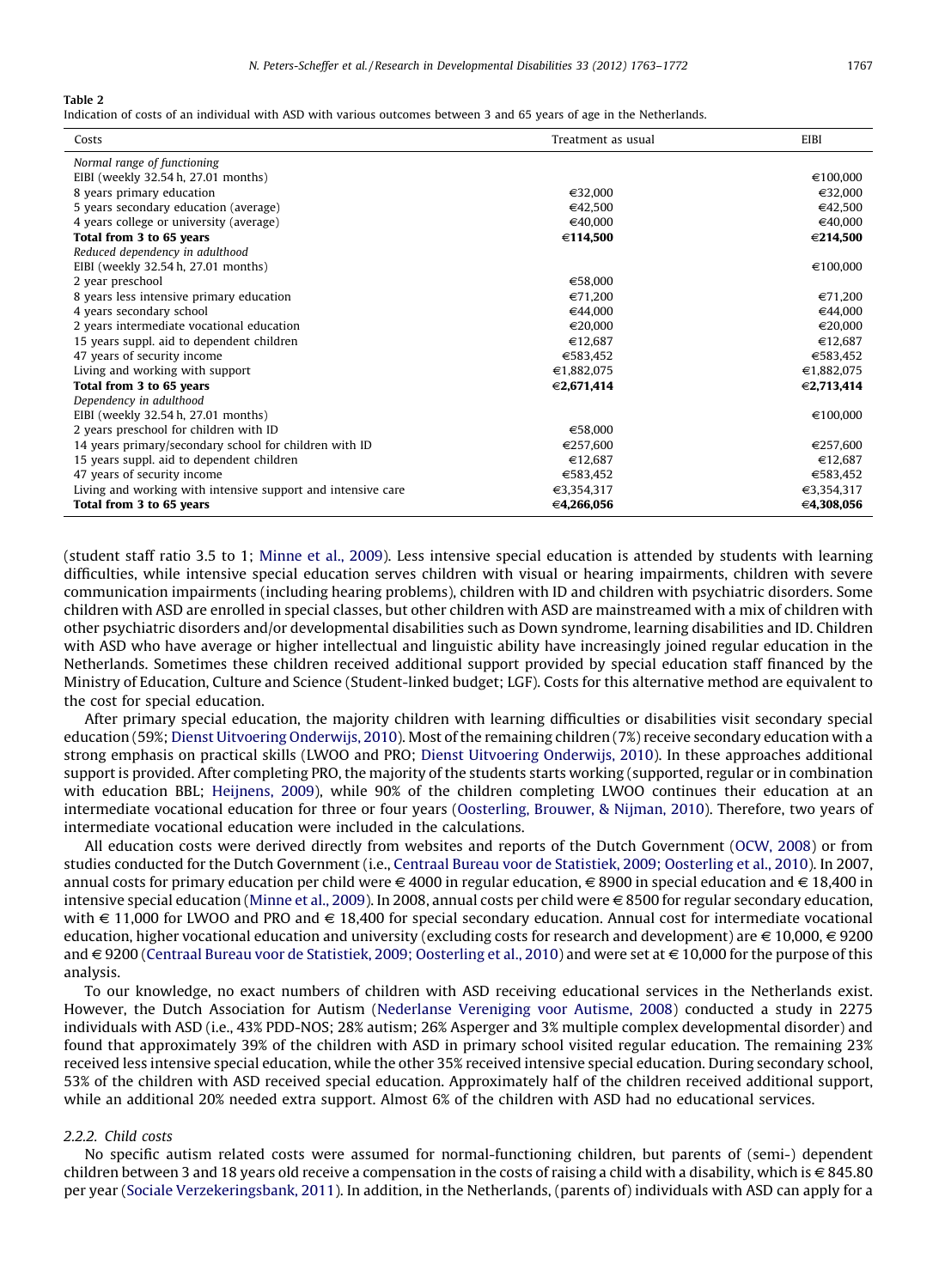client-linked budget to fund additional therapies (e.g., speech therapy, physiotherapy), as well as daytime activities and care. Although children with ASD use a variety of effective and ineffective therapies (e.g., Green et al., 2006; Thomas, [Morrissey,](#page-8-0) & [McLaurin,](#page-8-0) 2007), no exact numbers exist of the amount and characteristics of children with ASD that receive such additional therapies and (specialized) services. Therefore, therapy costs were omitted from the analysis since we assumed that costs were balanced across all children and offer little to the analysis.

## 2.2.3. Adult costs

Besides education, no specific (autism related) costs were assumed for normal-functioning adults after 18 years of age, as these adults provide their own income and pay taxes. In the Netherlands, individuals with developmental disabilities with an onset before 17 years of age are eligible for security income (WAJONG), which is 75% of the minimal wage. In 2011, the minimal monthly wage varied between  $\epsilon$  653 and  $\epsilon$  1435.20 depending on the chronological age of the individual (Uitvoeringsinstituut [Werknemersverzekeringen,](#page-9-0) 2011).

Costs for adult living and day programs or supported work were obtained from the Dutch government (Zorgzwaartepakketten Sector GZ; [Bureau](#page-7-0) HHM, 2010). Based on client characteristics (e.g., level of ID, care, motor functioning, problem behavior, nursery needs, psychosocial functioning and adaptive behavior), clients were categorized into one of the eight intensity levels of care and support. Each intensity level corresponds to a daily budget to provide for living expenses (including care and support) and for a structured day program, consisting of adapted and supported work or an alternative program to replace schooling or working with an emphasis on the maintenance or development of cognitive and adaptive skills and the regulation of behavior.

Those with reduced independence were assumed to be categorized into the second intensity level, in which individuals were able to function relatively independently in a sheltered environment. Staff needs to supervise and provide minimal help with adaptive skills and psychosocial functioning. Some support is needed with reading, writing, calculations, daily routines, decision-making and problem solving. In general, clients present no behavioral and psychiatric problems. According to [Bureau](#page-7-0) HHM (2010) daily costs were  $\in$  109.71.

Needs of the dependent group seem in accordance with the fifth intensity level of care in which clients receive intensive comprehensive support and care. Individuals in this group were only able to function in society and engage in social relationships with support and sometimes staff needed to regulate behavioral problems. Care, support and supervision regarding communication, psychosocial functioning and daily living skills were provided 24 h per day. Daily costs were estimated at  $\in$  195.53 ([Bureau](#page-7-0) HHM, 2010).

#### 2.2.4. EIBI

Program costs fall into five general categories (i.e., personnel, capital assets, transportation, materials and supplies and miscellaneous; [Escobar,](#page-8-0) Barnett & Goetze, 1994), which were used to estimate EIBI program costs. Next to a home-based model of EIBI, also center-based EIBI was provided in the Netherlands and estimated costs were assumed to be representative for both. Although EIBI programs vary slightly in intensity, structure and supervision, most programs provide 20–40 h of intervention, which is implemented by 5–7 therapists generally for 2–6 years with the average child requiring 3 years of treatment. Intensity and duration of the program and intensity and quality of supervision are related to outcome [\(Granpeesheh](#page-8-0) et al., 2009; Reichow & Wolery, 2009) and have a significant impact on costs [\(Escobar](#page-8-0) et al., 1994). The intensity of the treatment was estimated by calculating the average intensity ( $M = 32.54$  h) and duration ( $M = 27.01$  months) of the included studies to determine efficacy (see 2.1.2). EIBI programs are supervised by a competent clinician with knowledge of and experience in implementing advanced learning principles in different types of learners. Average amount of supervision was estimated at 5 h per month [\(Eikeseth](#page-8-0) et al., 2009) with monthly costs set at  $\epsilon$  500. In sum, for the total duration of the program children received on average of 3.809 h of EIBI, while therapists and parents received on average of 135 h of consultation. Employment wages are based on the average cost per hour for staff as described in the collective bargaining agreement 2009–2011 (Vereniging [Gehandicaptenzorg](#page-9-0) Nederland, 2010) and set at  $\epsilon$  13.84 per hour. Professional time was estimated at  $\in 66,217$  for the total duration of the program. Additional annual costs for the program (e.g., travel time, expanses, materials) were estimated at  $\epsilon$  15,000 per child. Therefore, total program costs sum up to approximately  $\in$  99,967 and to calculate cost-offset, EIBI was set at  $\in$  100,000 for the total program.

# 2.3. Cost-offset analysis

As seen in [Table](#page-6-0) 3 costs can be broken down into different child outcome and for children who receive treatment as usual and EIBI. Although large differences are visible in the outcome percentages between children receiving EIBI and treatment as usual as reported in the meta-analytic studies (i.e., 29% normal functioning, 34% reduced dependency, and 37% dependent vs. 11% normal functioning, 8% reduced dependency, and 81% dependent), the percentages of children attaining normal outcome is comparable between the EIBI group and the Freeman study (i.e., 25% vs. 29%). However, after EIBI relatively more children obtained reduced dependency compared to children who received treatment as usual in the Freeman study (i.e., 34% vs. 25%).

## 2.3.1. Per child savings

Next, we broke down the costs into differential child outcomes and compared the costs to those of children who received treatment as usual. As no expectations can be made per child, analysis were conducted as a function of the percentage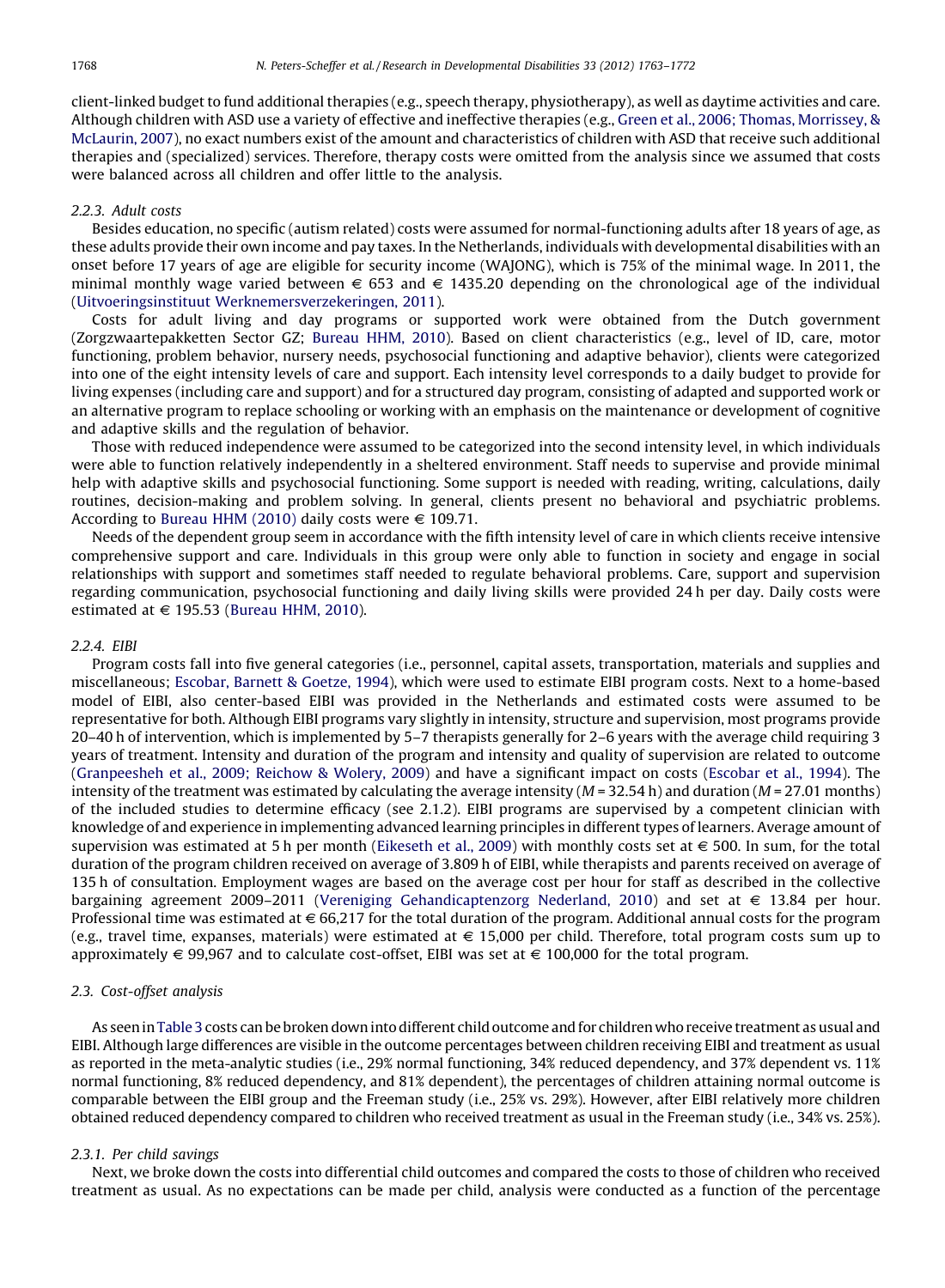<span id="page-6-0"></span>Table 3

| Differential child outcomes of EIBI compared to the cost to those of children who received treatment as usual. |  |
|----------------------------------------------------------------------------------------------------------------|--|
|----------------------------------------------------------------------------------------------------------------|--|

|                         | Total costs 3-65<br>years with EIBI | Projected costs savings<br>(control groups) | Projected costs savings<br>(Freeman, 1997) |
|-------------------------|-------------------------------------|---------------------------------------------|--------------------------------------------|
| Independent (29%)       | 214.500                             | 3,467,313                                   | 2,615,007                                  |
| Reduced dependent (34%) | 2,713,414                           | 968.399                                     | 116.093                                    |
| Dependent (37%)         | 4,308,056                           | $-626,243$                                  | $-1,478,549$                               |
| Average per child       | 2,578,746                           | 1,103,067                                   | 250.761                                    |

(i.e., 11% normal functioning, 8% reduced dependency, and 81% dependent) resulting in an average estimate of costs of  $\in$ 3,681,813 per individual. Results were also compared to Freeman (1997; average estimated costs: € 2,829,507 per individual; i.e., 25% normal functioning, 25% reduced dependency, and 50% dependent). Table 3 shows the gains and losses for each outcome of EIBI with children who received treatment as usual as baseline.

#### 2.3.2. Avoided costs for the Netherlands

Next, the costs and benefits were extended to all individuals with ASD living in the Netherlands. In 2010, the population of the Netherlands consisted approximately of 16,500,000 individuals, of which 3,928,334 were younger than 20 years old and each year approximately 182,000 children are born (Centraal Bureau voor de [Statistiek,](#page-7-0) 2011). The number of individuals with ASD in the Netherlands is unknown [\(Gezondheidsraad,](#page-8-0) 2009). According to estimates published in the international scientific literature, the prevalence of ASD is currently 60–100 per 10,000 [\(Baron-Cohen](#page-7-0) et al., 2009; Fernell & Gillberg, 2010). Hence, approximately 99,000–165,000 individuals with ASD live in the Netherlands, of which 23,570–39,283 are between 0 and 20 years of age. Each year approximately 1092 to 1820 children with ASD are born. When average child savings ( $\in$ 1,103,067) were applied to the prevalence rates, savings are estimated at  $\in 1,204,549,164$  to  $\in 2,007,581,940$  per birth year cohort and  $\epsilon$  25,999,289,190 to  $\epsilon$  43,331,780,961 when all children under 20 years had received or will receive EIBI. Approximately  $\in$  109,203,633,000 to  $\in$  182,006,055,000 can be avoided by society when all individuals with ASD received EIBI. Using the more conservative child savings based on Freeman (1997;  $\in$  250,761), savings are estimated at  $\in$  273,831,012 to  $\in$  456,385,020 per birth year cohort and  $\in$  5,910,436,770 to  $\in$  9,850,644,363 when all children under 20 years had received or will receive EIBI. In total, roughly  $\in$  24,825,339,000 to  $\in$  41,375,565,000 can be avoided by society when all individuals with ASD received or will receive EIBI.

#### 3. Discussion

The current study provides a cost comparison of EIBI relative to treatment as usual for children with ASD in the Netherlands. Based on efficacy rates published in meta-analytic studies on EIBI (Eldevik et al., 2009; [Makrygianni](#page-8-0) & Reed, 2010; [Peters-Scheffer](#page-8-0) et al., 2011; Reichow & Wolery, 2009; Spreckley & Boyd, 2009; Virués-Ortega, 2010) estimated costs avoided for society by the provision of EIBI on a large scale are approximately  $\in 1,103,067$  per child and, extended through the school-aged population (i.e., children with ASD between 0 and 20 years),  $\epsilon$  26– $\epsilon$  43.3 billion. As concluded earlier by [Jacobson](#page-8-0) et al. (1998), estimated savings seem to outweigh the costs of EIBI, which are approximately  $\epsilon$  100,000 per program.

As with other cost-benefits studies (e.g., Chasson et al., 2007; [Jacobson](#page-7-0) et al., 1998), our analysis is based on several assumptions and therefore provides an indication of future costs and savings, excluding costs associated with inflation. In addition, changes in treatment, development of new treatments, changes in public health services and funding may influence the costs and benefits of interventions including EIBI. In this analysis we assumed that children receive their diagnosis before the age of three and consequently initiate EIBI at three years of age. However, many children receive their diagnosis at a later age [\(Nederlanse](#page-8-0) Vereniging voor Autisme, 2008) and consequently start treatment at higher chronological age, which may result in different (i.e., less favorable) outcomes and cost savings.

In this analysis, costs regarding education, security income and (supported) living and working were included. However, costs associated with having a child with ASD are not limited to these costs. For example, children with ASD may require specialized childcare and extracurricular activities. Often parents must reduce their work hours and family activities are limited as a result of raising a child with ASD [\(Sharpe](#page-9-0) & Baker, 2007). Järbrink, [Fombonne,](#page-8-0) and Knapp (2003) found that parents of children with ASD had weekly out-of-pocket costs of  $\epsilon$ 76– $\epsilon$  116, excluding expenses for education, early intervention, health services, medication and income losses (on average  $\epsilon$  268 per week).

Since we used meta-analytic studies to estimate effectiveness, effectiveness and cost savings of EIBI were more conservative than reported in other studies, in which percentages of successfully mainstreaming children between 47% and 72% were used to calculate the costs and benefits (Chasson et al., 2007; [Jacobson](#page-7-0) et al., 1998). Contrary to Jacobson et al. and Chasson et al. who assumed that most children with ASD would remain in special education throughout childhood, the effectiveness of treatment as usual in this study was based on the results of the control groups included in the meta-analytic studies in which 11% of the participants obtained normal functioning, 8% reduced-dependency, and 81% were dependent in adulthood. In addition, results were compared to [Freeman](#page-8-0) (1997), who suggested that 25% of the individuals with ASD attained normal functioning, 25% reduced dependency, while 50% were very dependent in adulthood. This prognosis seems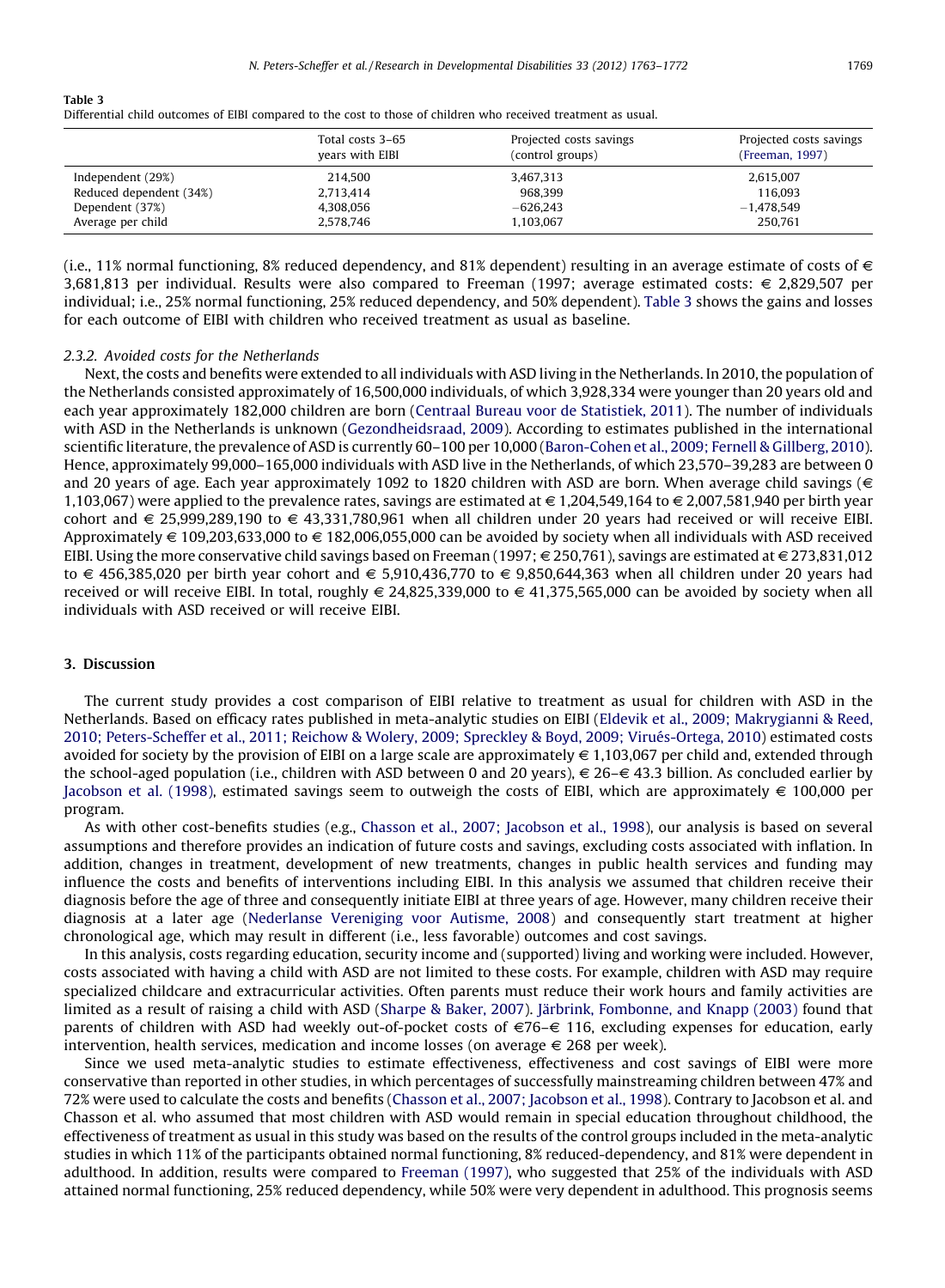<span id="page-7-0"></span>more positive than reported in other studies (e.g., Billstedt et al., 2005; Mordre et al., 2011) and estimated savings in this analysis ( $\epsilon$  250,761 per child) would likely underestimate the costs that would be saved.

Several studies exploring the predictors of successful EIBI have been published and found that amongst others treatment intensity, treatment duration, intensity and quality of supervision, and pretreatment chronological age, IQ and autism severity are related to treatment outcome (e.g., Ben-Itzchak & Zachor, 2007; Eikeseth et al., 2009; Granpeesheh et al., 2009; Lovaas, 1987). Currently, estimates of the individual contributions of these predictors to the efficacy of EIBI and consequently the costs savings are imprecise and cannot be integrated in cost-offset analyses yet. However, as research on these predictors is mounting, future cost-offset studies should include these predictors to provide a more accurate estimate of cost savings.

Since few children in the Netherlands are engaged in EIBI programs, efficacy data had to be based on the existing literature. It is yet unknown to which extent these data can be generalized to the Dutch situation. Although research seems to confirm our assumptions [\(Nederlanse](#page-8-0) Vereniging voor Autisme, 2008), it is uncertain to which extent school placement scores predict later social and economic functioning (e.g., employment in the future, independent living). In addition, school placement does not account for within-group differences. Although EIBI in several children may not result in changes in school placement, adaptive behaviors (e.g., toilet training, independency in eating, dressing) are learned reducing their care needs and dependency.

As research on EIBI is expanding, current treatment programs may be improved and better decisions may be made about whether a child should receive EIBI. As not all children may respond positively to EIBI, further research should explore effective treatment options. This strategy may result in greater savings as additional costs due to ineffective EIBI could be avoided and more children could engage in effective treatment and consequently be mainstreamed into regular education. However, even after treatment, a substantial subset of children retains impairments related to ASD (e.g., impairments in social interaction and communication and persistent patterns of restricted and stereotyped behavior). Future research should determine how teachers, professionals and parents address the needs of these children.

While researchers have shown that in a substantial subset of children with ASD, EIBI can result in lasting improvements in IQ scores and adaptive behavior ([Reichow,](#page-8-0) 2011), many children with ASD are still receiving controversial and unsupported treatments [\(Green](#page-8-0) et al., 2006). However, to make EIBI generally available to children with ASD in the Netherlands, several difficulties in implementing EIBI need to be eliminated. First, appropriate funding is required for identifying children with ASD at an early age and implementing the EIBI program. In addition, professionals and parents need to be educated about the costs and benefits of early interventions including EIBI and therapists and consultants need to be properly trained in applying EIBI as the quality of treatment is related to treatment outcome. These changes in policy may improve the quality of life of children with ASD and result in substantial cost savings to society.

# Acknowledgment

This study was funded by Stichting De Driestroom (Elst, the Netherlands).

#### References

Allen, K. D., & Warzak, W. J. (2000). The problem of parental nonadherence in clinical behavior analysis: Effective treatment is not enough. Journal of Applied Behavior Analysis, 33, 373–391.

American Psychiatric Association. (2000). Diagnostic and statistical manual of mental disorders IV-TR. Washington, DC: American Psychiatric Association.

Anan, R. M., Warner, L. J., McGillivary, J. E., Chong, I. M., & Hines, S. J. (2008). Group Intensive Family Training (GIFT) for preschoolers with autism spectrum disorders. Behavioral Interventions, 23, 165–180.

Anderson, S. R., Avery, D. L., DiPietro, E. K., Edwards, G. L., & Christian, W. P. (1987). Intensive home-based early intervention with autistic children. Education & Treatment of Children, 10, 353–366.

Baker-Ericzén, M. J., Stahmer, A. C., & Burns, A. (2007). Child demographics associated with outcomes in a community-based pivotal response training program. Journal of Positive Behavior Interventions, 9, 52–60.

Baron-Cohen, S., Scott, F. J., Allison, C., Williams, J., Bolton, P., Matthews, F. E., & Brayne, C. (2009). Prevalence of autism-spectrum conditions: UK school-based population study. The British Journal of Psychiatry, 194, 500–509.

Ben-Itzchak, E., Lahat, E., Burgin, R., & Zachor, D. A. (2008). Cognitive, behavior and intervention outcome in young children with autism. Research in Developmental Disabilities, 29, 447–458.

Ben-Itzchak, E., & Zachor, D. A. (2007). The effects of intellectual functioning and autism severity on outcome of early behavioral intervention for children with autism. Research in Developmental Disabilities, 28, 287–303.

Bibby, P., Eikeseth, S., Martin, N. T., Mudford, O. C., & Reeves, D. (2002). Progress and outcomes for children with autism receiving parent-managed intensive interventions. Research in Developmental Disabilities, 23, 81–104.

Billstedt, E., Gillberg, C., & Gillberg, C. (2005). Autism after adolescence: Population-based 13- to 22-year follow up study of 120 individuals with autism diagnosed in childhood. Journal of Autism and Developmental Disorders, 35, 351–360.

Birnbauer, J. S., & Leach, D. J. (1993). The Murdoch early intervention program after 2 years. Behaviour Change, 10, 63-74.

Boyd, R. D., & Corley, M. J. (2001). Outcome survey of early intensive behavioral intervention for young children with autism in a community setting. Autism, 5, 430–441.

Bureau HHM (2010). Zorgzwaartepakketten Sector GZ versie 2011 [Care Intensity Package GZ version 2011]. Available from www.rijksoverheid [accessed 1.11.2011]. Centraal Bureau voor de Statistiek. (2009). Jaarboek onderwijs in cijfers (2e editie) [Annual report education in numbers (second edition)]. Den Haag: Centraal Bureau voor de statistiek.

Centraal Bureau voor de Statistiek (2011). Bevolkingsteller [Population counter]. Available from www.cbs.nl [accessed 1.11.2011].

Chasson, G. S., Harris, G. E., & Neely, W. J.(2007). Cost comparison of early intensive behavioral intervention and special education for children with autism. Journal of Child and Family Studies, 16, 401–413.

Cohen, H., Amerine-Dickens, M., & Smith, T. (2006). Early intensive behavioral treatment: Replication of the UCLA model in a community setting. Developmental and Behavioral Pediatrics, 27, 145–155.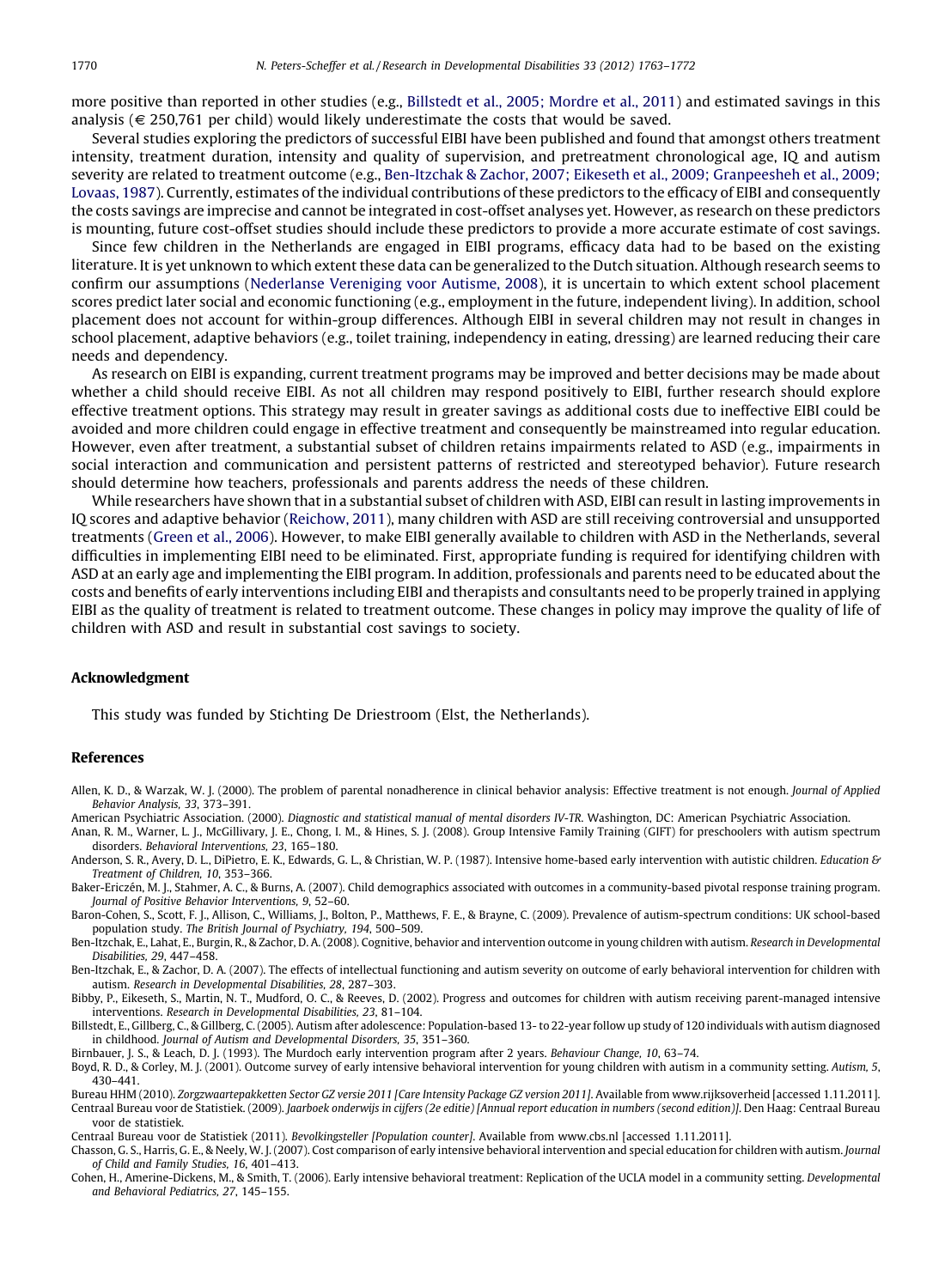- <span id="page-8-0"></span>Davis, B. J., Smith, T., & Donahoe, P. (2002). Evaluating supervisors in the UCLA treatment model for children with autism: Validation of an assessment procedure. Behavior Therapy, 33, 601–614.
- Dienst Uitvoering Onderwijs (2010). Factsheet Passend Onderwijs november 2010 [Factsheet Appropriate Education Novembre 2010]. Available from www.passendonderwijs.nl [accessed 1.11.2011].
- Eikeseth, S. (2009). Outcome of comprehensive psycho-educational interventions for young children with autism. Research in Developmental Disabilities, 30, 158–178.
- Eikeseth, S., Hayward, D., Gale, C., Gitlesen, J., & Eldevik, S. (2009). Intensity of supervision and outcome for preschool aged children receiving early and intensive behavioral interventions: A preliminary study. Research in Autism Spectrum Disorders, 3, 67–73.
- Eikeseth, S., Smith, T., Jahr, E., & Eldevik, S. (2002). Intensive behavioral treatment at school for 4- to 7-year-old children with autism: A 1-year comparison controlled study. Behavior Modification, 26, 49–68.
- Eikeseth, S., Smith, T., Jahr, E., & Eldevik, S. (2007). Outcome for children with autism who began intensive behavioural treatment between ages 4 and 7: A comparison controlled study. Behavior Modification, 31, 264–278.
- Eldevik, S., Eikeseth, S., Jahr, E., & Smith, T. (2006). Effects of low-intensity behavioral treatment for children with autism and mental retardation. Journal of Autism and Developmental Disorders, 36, 211–224.
- Eldevik, S., Hastings, R. P., Hughes, J. C., Jahr, E., Eikeseth, S., & Cross, S. (2009). Meta-analysis of early intensive behavioral intervention for children with autism. Journal of Clinical Child and, Adolescent Psychology, 38, 439–450.
- Escobar, C. M., Barnett, W. S., & Goetze, L. D. (1994). Cost analysis in early intervention. Journal of Early Intervention, 18, 48–63.
- Fernell, E., & Gillberg, C. (2010). Autism spectrum disorder diagnoses in Stockholm preschoolers. Research in Developmental Disabilities, 31, 680–685.
- Freeman, B. J. (1997). Guidelines for evaluating intervention programs for children with autism. Journal of Autism and Developmental Disorders, 27, 641–651. Gezondheidsraad. (2009). Autismespectrumstoornissen: Een leven lang anders [Autism spectrum disorders, a life long different]. Den Haag: Gezondheidsraad.
- Goldberg Edelson, M. (2006). Are the majority of children with autism mentally retarded? A systematic evaluation of the data. Focus on Autism and Other Developmental Disabilities, 21, 66–83.
- Granpeesheh, D., Dixon, D. R., Tarbox, J., Kaplan, A. M., & Wilke, A. E. (2009). The effects of age and treatment intensity on behavioral intervention outcomes for children with autism spectrum disorders. Research in Autism Spectrum Disorders, 3, 1014–1022.
- Green, G., Brennan, L. C., & Fein, D. (2002). Intensive behavioral treatment for a toddler at high risk for autism. Behavior Modification, 26, 69–102.
- Green, V. A., Pituch, K. A., Itchon, J., Choi, A., O'Reilly, M., & Sigafoos, J. (2006). Internet survey of treatments used by parents of children with autism. Research in Developmental Disabilities, 27, 70–84.
- Harris, S. L., & Handleman, J. S. (2000). Age and IQ at intake as predictors of placement for young children with autism: A four- to six-year follow-up. Journal of Autism and Developmental Disorders, 30, 137–142.
- Harris, S. L., Handleman, J. S., Gordon, R., Kristoff, B., & Fuentes, F. (1991). Changes in cognitive and language functioning of preschool children with autism. Journal of Autism and Developmental Disorders, 21, 281–290.
- Heijnens, D. M. S. (2009). De uitstroom van leerlingen uit het praktijkonderwijs in het schooljaar 2008–2009. Rotterdam: Actis.
- Howard, J. S., Sparkman, C. R., Cohen, H. G., Green, G., & Stanislaw, H. (2005). A comparison of intensive behavior analytic and eclectic treatments for young children with autism. Research in Developmental Disabilities, 26, 359–383.
- Jacobson, J. W., Mulick, J. A., & Green, G. (1998). Cost-benefit estimates for early intensive behavioral intervention for young children with autism: General model and single state case. Behavioral Interventions, 13, 201–226.
- Järbrink, K., Fombonne, E., & Knapp, M. (2003). Measuring the parental, service and cost impacts of children with autism spectrum disorder. Journal of Autism and Developmental Disorders, 33, 395–402.
- Järbrink, K., & Knapp, M. (2001). The economic impact of autism in Britain. Autism, 5, 7–22.
- Kazdin, A. (1993). Replication and extension of behavioral treatment of autistic disorder. American Journal on Mental Retardation, 97, 382–383.
- Kleinman, J. M., Ventola, P. E., Pandey, J., Verbalis, A. D., Barton, M., Hodgson, S., et al. (2008). Diagnostic stability in very young children with autism spectrum disorders. Journal of Autism and Developmental Disorders, 38, 606–615.
- Leaf, R., & McEachin, J. (1999). A work in progress: Behavior management strategies and a curriculum for intensive behavioral treatment of autism. New York: DRL **Books**
- Levy, A., & Perry, A. (2011). Outcome in adolescents and adults with autism: A review of the literature. Research in Autism Spectrum Disorders, 5, 1271–1282.
- Lovaas, I. O. (1987). Behavioral treatment and normal educational and intellectual functioning in young autistic children. Journal of Consulting and Clinical Psychology, 55, 3–9.
- Lovaas, I. O. (2003). Teaching individuals with developmental delays: Basic intervention techniques. Austin, TX: Pro-Ed.
- Magiati, I., Charman, T., & Howlin, P. (2007). A two-year prospective follow-up study of community-based early intensive behavioural intervention and specialist nursery provision for children with autism spectrum disorders. Journal of Child Psychology and Psychiatry, 48, 803–812.
- Makrygianni, M. K., & Reed, P. (2010). A meta-analytic review of the effectiveness of behavioural early intervention programs for children with Autistic Spectrum Disorders. Research in Autism Spectrum Disorders, 4, 577–593.
- Matos, M., & Mustaca, E. (2005). Analisis comportamental aplicado (ACA) y trastornos generalizados del desarrollo (TGD): Su evaluacion en argentina. Interdisciplinaria, 22, 59–76.
- McEachin, J. J., Smith, T., & Lovaas, O. I. (1993). Long-term outcome for children with autism who received early intensive behavioural treatment. American Journal on Mental Retardation, 97, 359–372.
- Minne, B., Webbink, D., & van der Wiel, H. (2009). Zorg om zorgleerlingen [Care for special need students]. Den Haag: Centraal Planbureau.
- Mordre, M., Groholt, B., Knudsen, A. K., Sponheim, E., Mykletun, A., & Myhre, A. M. (2011). Is long-term prognosis for pervasive developmental disorder not otherwise specified different from prognosis for autistic disorder? Findings from a 30-year follow-up study. Journal of Autism and Developmental Disorders doi:101007/s10803-011-1319-5.
- Motiwala, S. S., Gupta, S., & Hon, M. B. L. (2006). The cost-effectiveness of expanding intensive behavioural intervention to all autistic children in Ontario. Healthcare Policy, 1, 135–151.
- Mouridsen, S. E., Brønnum-Hansen, H., Rich, B., & Isager, T. (2008). Mortality and causes of death in autism spectrum disorders: An update. Autism, 12, 403–414. Mudford, O. C., Martin, N. T., Eikeseth, S., & Bibby, P. (2001). Parent-managed behavioral treatment for preschool children with autism: Some characteristics of UK programs. Research in Developmental Disabilities, 22, 173–182.
- Nederlanse Vereniging voor Autisme. (2008). Een plek om te leven [A place to live]. Bilthoven: Nederlanse Vereniging voor Autisme.
- OCW (2008). Kerncijfers 2003–2007 [Essential figures 2003–2007]. Available from https://zoek.officielebekendmakingen.nl [accessed 30.09.2011].

Oosterling, M., Brouwer, P., & Nijman, D. J. J. M. (2010). Meer waarde creëren [Creating more value]. Tilburg: IVA

- Peters-Scheffer, N. C., Didden, R., Korzilius, H., & Sturmey, P. (2011). A meta-analytic study on the effectiveness of comprehensive ABA-based early intervention programs for children with autism spectrum disorders. Research in Autism Spectrum Disorders, 5, 60–69.
- Peters-Scheffer, N. C., Didden, R., Mulders, M., & Korzilius, H. (2010). Low intensity behavioral treatment supplementing preschool services for young children with autism spectrum disorders and intellectual disability. Research in Developmental Disabilities, 31, 1678–1684.
- Picket, J., Xiu, E., Tuchman, R., Dawson, G., & Lajonchere, C. (2011). Mortality in individuals with autism, with and without epilepsy. Journal of Child Neurology, 26, 932–939.
- Reed, P., Osborne, L. A., & Corness, M. (2007a). Brief report: Relative effectiveness of different home-based behavioral approaches to early teaching intervention. Journal of Autism and Developmental Disorders, 37, 1815–1821.
- Reed, P., Osborne, L. A., & Corness, M. (2007b). The real-world effectiveness or early teaching interventions for children with autism spectrum disorder. Exceptional Children, 73, 417–433.
- Reichow, B. (2011). Overview of meta-analyses on early intensive behavioral intervention for young children with autism spectrum disorders. Journal of Autism and Developmental Disorders doi:101007/s10803-011-1218-9.